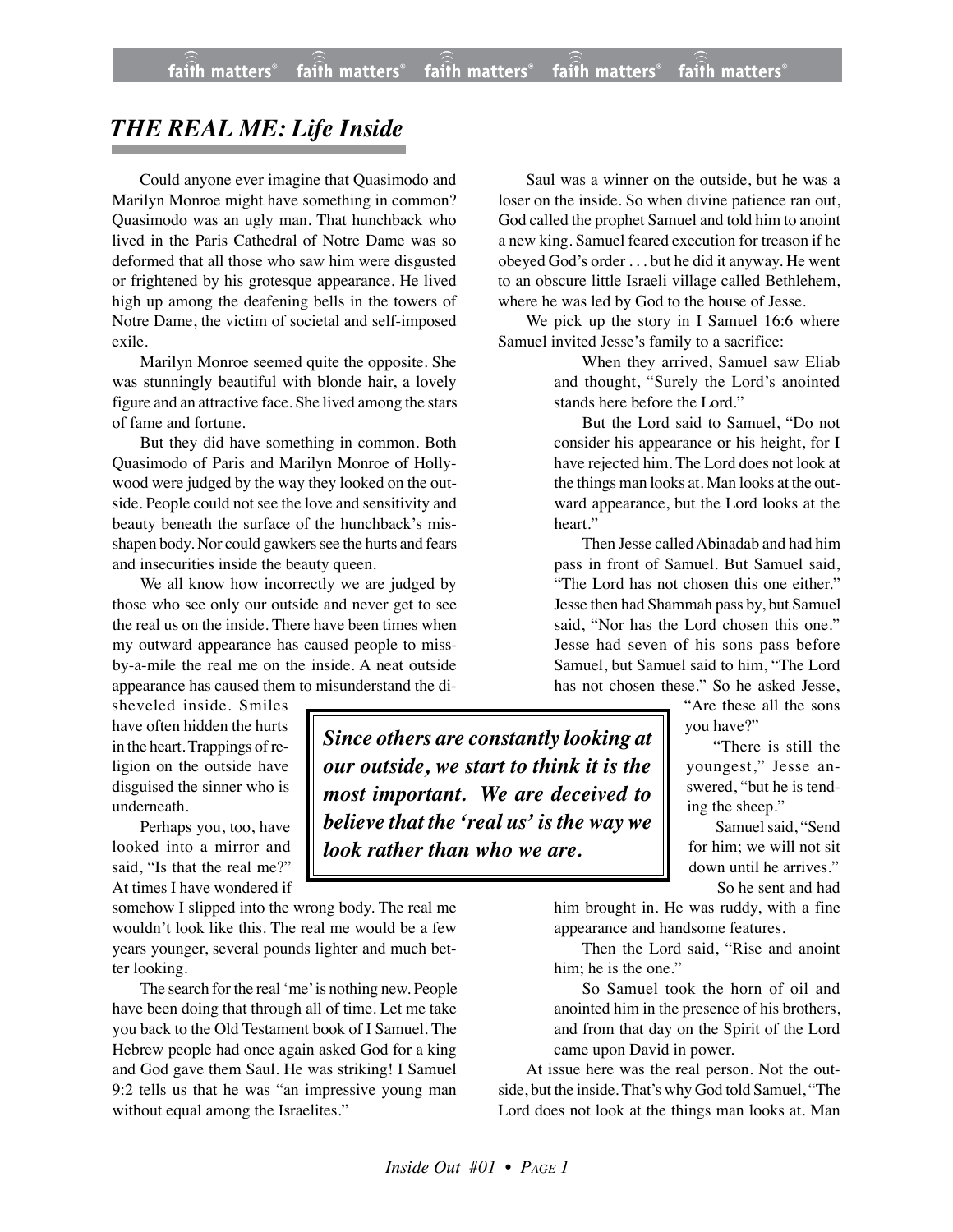looks at the outward appearance, but the Lords looks at the heart."

Ours is an outside-in society. We tend to judge and be judged by our age and weight and looks and gender and position in society. People rate one another by clothes, complexion and a catalogue of other outside appearances. We may bemoan such superficiality, but what else can we do? All we have to go by is the outside because we are not God who is able to see the inside.

The problem is that we mistakenly live the way we are judged! Since others are constantly looking at our outside, we start to think it is the most important. We are deceived to believe that the 'real us' is the way we look rather than who we are. Our appearance becomes all-important and our hearts become unimportant. How we feel, think and believe on the inside is increasingly controlled by what happens on the outside. It is the root of most of our problems.

But there's a better way! Rather than live outside in, we should begin to live inside out.

There are some questions that help us understand this. The first question: Who is the real me? The 'seen' me is the composite of all the externals such as age, gender, height, weight, the color of hair and eyes and skin, voice, complexion, jewelry, clothes, posture, health and handicaps. Often there is comparatively little we can do to change what others see.

We diet to look thinner, but most regain the weight. Some studies indicate that the recovery from obesity is at a lower rate than recovery from heroin addiction!

We spend large amounts of time and money on beauty treatments to alter what people see, but does it make a difference? Magazines run 'makeovers' to show the difference a full-scale beauty treatment can make. Often the difference isn't much. Some magazines run the "before" picture in black-and-white and the "after" picture in color to make the contrast greater.

Not that care of our bodies isn't important. It is. But Paul said it right in I Timothy 4:8 when he wrote that "physical training is of some value, but godliness has value for all things, holding promise for both the present life and the life to come."

Think of how much of life and its resources go into the outer us that people see. At the same time, remember that the outer us is only temporary. Given enough time, our clothes will tear, our voice will crack, our skin will wrinkle and our hair will thin. We know this, but we still are prone to think that the real us is seen on the outside rather than being secret on the inside! The truth is that the real me is the unseen, secret me.

Arthur Wellesley, the Iron Duke of Wellington, was asked to explain his British victory over Napoleon at Waterloo. He said, "The Battle of Waterloo was won on the playing fields of Eton." Eton is the preparatory school where most of the British officers were educated.

So it is with us. The battles of our lives are won or lost on the playing fields of our secret selves. It is what we are and believe and think on the inside that determines our victories and our defeats on the outside.

The Bible teaches that our secret selves are sinners. Jesus spoke forcefully about this when he told the Pharisees and scribes in Matthew 23:27, "Woe to you, teachers of the law and Pharisees, you hypocrites! You are like whitewashed tombs, which look beautiful on the outside but on the inside are full of dead men's bones and everything unclean".

Even more specifically, Jesus explained in Mark 7:21-23 the difference between the inside and outside when he said, "From within, out of men's hearts, come evil thoughts, sexual immorality, theft, murder, adultery, greed, malice, deceit, lewdness, envy, slander, arrogance and folly. All these evil things come from inside and make a man 'unclean.'"

We know what Jesus is talking about because we know our secret selves. We know that it's possible to seem truly virtuous on the outside while feeling lust or anger or hatred on the inside. What's real is the unseen secret us on the inside!

Does it always have to be that the outside looks okay and the inside is terrible? No, not at all! It was Peter who wrote specifically to women in I Peter 3:3- 4 and said:

> Your beauty should not come from outward adornment, such as braided hair and the wearing of gold jewelry and fine clothes. Instead, it should be that of your inner self, the unfading beauty of a gentle and quiet spirit, which is of great worth in God's sight.

This woman who may or may not be a physical beauty but she is a spiritual beauty. Regardless of how she looks outside, she's gorgeous inside. And it's what's inside that counts!

Which brings us to a second question: Are you living outside-in or inside-out? Jesus shared an outside-in/inside-out conversation with a woman by a Samaritan well. In John 4:7-26 we see the difference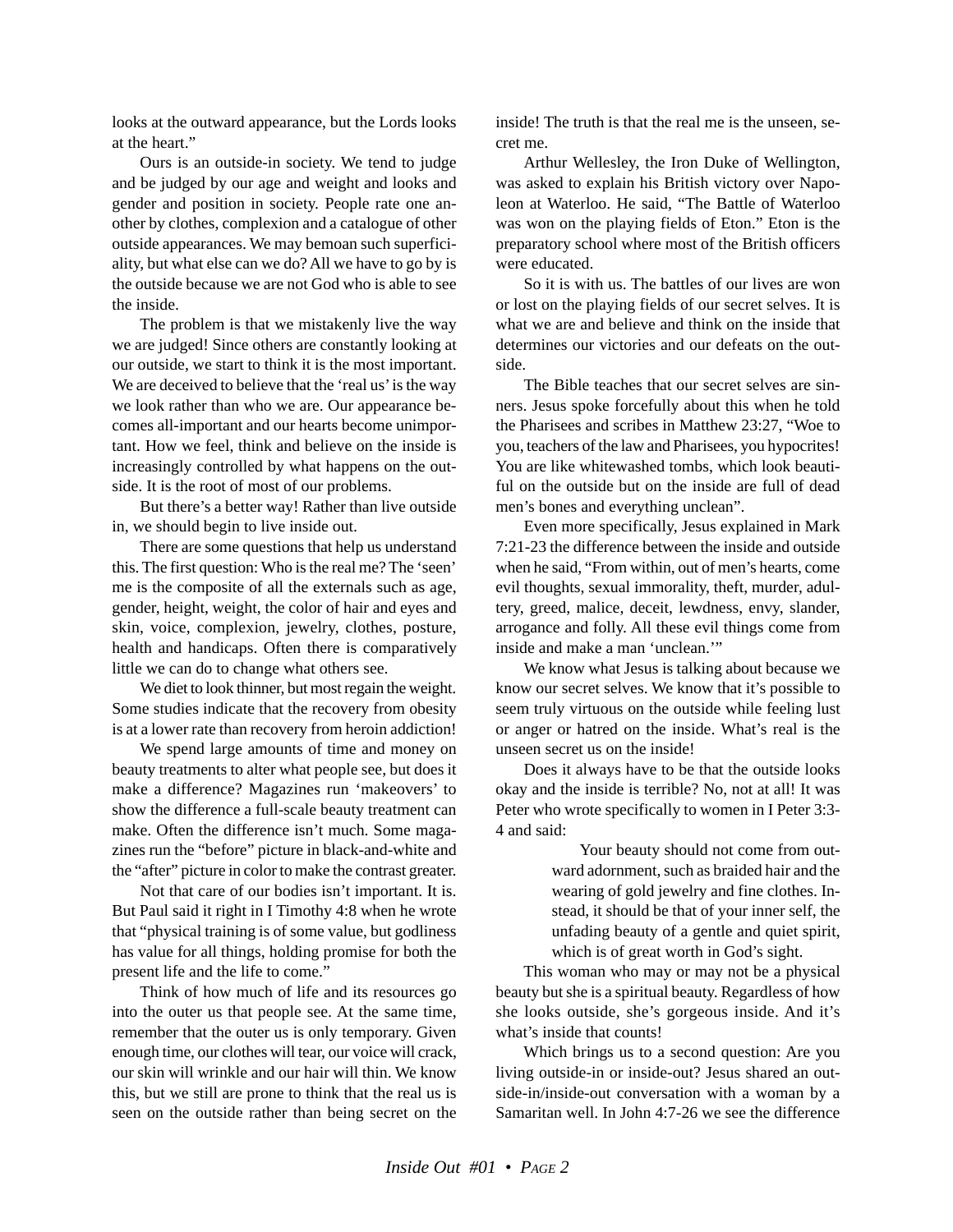between her outside-in approach and Jesus' inside-out approach to life:

> When a Samaritan woman came to draw water, Jesus said to her, "Will you give me a drink?" (His disciples had gone into the town to buy food.)

> The Samaritan woman said to him, "You are a Jew and I am a Samaritan woman. How can you ask me for a drink?" (For Jews do not associate with Samaritans.)

> Jesus answered her, "If you knew the gift of God and who it is that asks you for a drink, you would have asked him and he would have given you living water."

> "Sir," the woman said, "you have nothing to draw with and the well is deep. Where can you get this living water? Are you greater than our father Jacob, who gave us the well and drank from it himself, as did also his sons and his flocks and herds?"

> Jesus answered, "Everyone who drinks this water will be thirsty again, but whoever drinks the water I give him will never thirst. Indeed, the water I give him will become in him a spring of water welling up to eternal life."

The woman said to him, "Sir, give me this water so that I won't get thirsty and

have to keep coming here to draw water."

He told her, "Go, call your husband and come back."

"I have no husband," she replied.

Jesus said to her, "You are right when you say you have no husband. The fact is, you have had five husbands, and the man you now have is not your husband. What you have just said is quite true.

"Sir," the woman said, "I can see that you are a prophet. Our fathers worshiped on this mountain, but you Jews claim that the place where we must worship is in Jerusalem.

Jesus declared, "Believe me, woman, a time is coming when you will worship the Father neither on this mountain nor in Jerusalem. You Samaritans worship what you do not know; we worship what we do know, for salvation is from the Jews. Yet a time is coming and has now come when the true worshipers will worship the Father in spirit and truth, for they are the kind of worshipers the Father seeks. God is spirit, and his worshipers must worship in spirit and in truth.

The woman said, "I know that Messiah" (called Christ) "is coming. When he comes, he will explain everything to us."

Then Jesus declared, "I who speak to you am he."

Do you notice the difference? She was concerned about water from the well, racial differences between Samaritans and Jews, five former husbands and the guy she's now living with and where to worship.

Jesus switches the center of reality to the inside. He talks about water for the eternal soul, morality of relationships and worshiping God regardless of location.

The woman at the well was a modern person in ancient times. Today we are concerned about the food we eat and the water we drink, but we neglect the spiritual deserts of our secret souls. We are prone to move in and out of marriages and living together, but we fail to give priority to the morality of the real us on the inside. We get all hung-up on the right denomination or church building while missing out on the inner worship of God in spirit and truth.

 *It is what we are and believe and think on the inside that determines our victories and our defeats on the outside.*

Outside-in living is a bummer! We become like corks in the sea, floating wherever the waves of outer circumstances take us. It is

a life of ups-and-downs, extremes of agony and ecstasy - - - resulting from lives that have given priority to the outside and neglected the inside.

Quite the opposite of the Samaritan was a man named Stephen. He lived inside out. His story is told in Acts 6 and 7. In Acts 6 he was performing miracles and crowds were gathering around him. By the end of Chapter 7 they were killing him. He became the first Christian martyr. Beginning in Acts 6:8 we see how Stephen, that man who lived inside out, handled it.

Now Stephen, a man full of God's grace and power, did great wonders and miraculous signs among the people. Opposition arose, however, from members of the Synagogue of the Freedman (as it was called) – Jews of